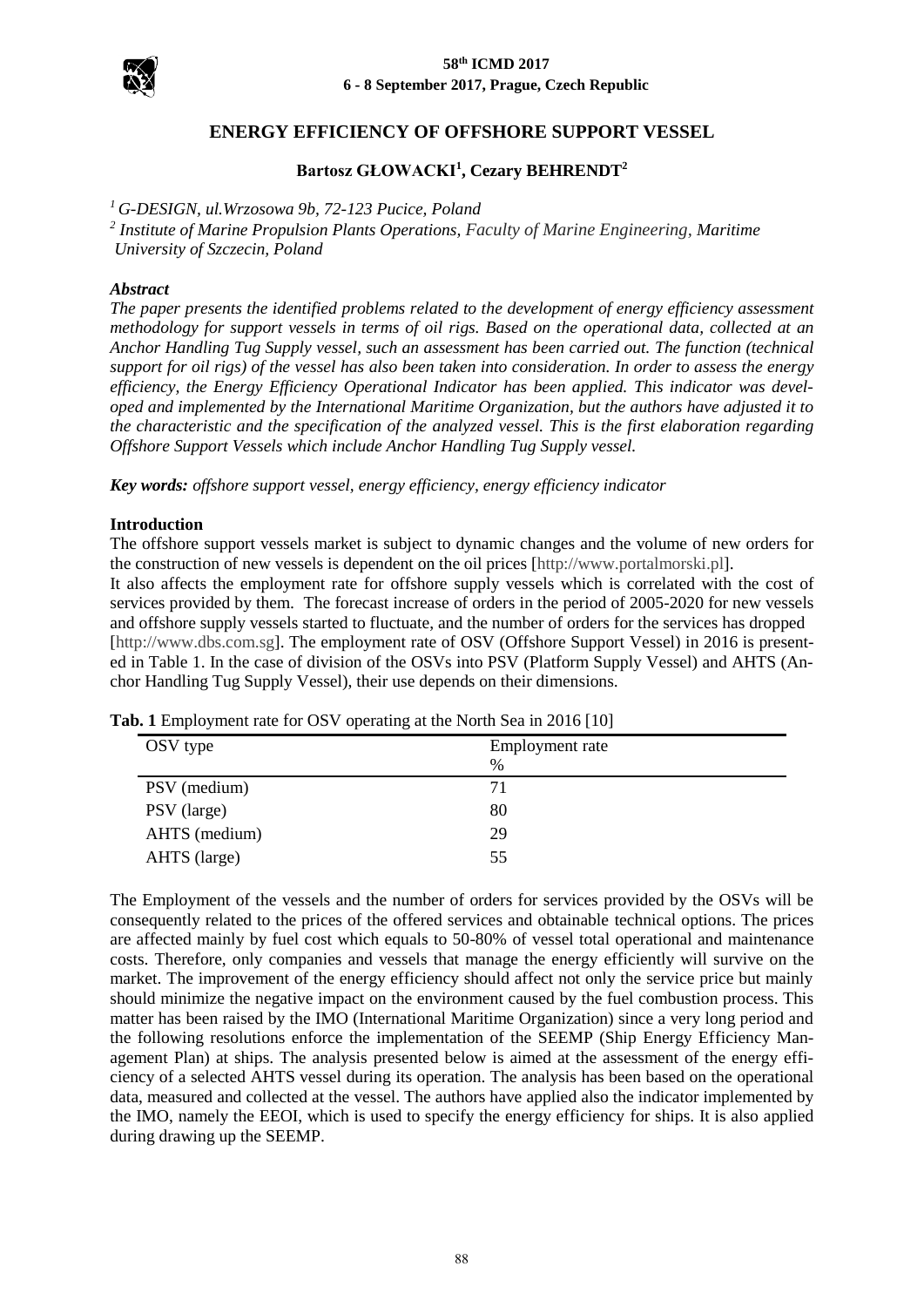#### **58th ICMD 2017 6 - 8 September 2017, Prague, Czech Republic**



## **MATERIALS AND METHODS**

The vessel selected for the purpose of the analysis is the *Kingdom of Fife*. This vessel is classified as AHTS vessel. This type of vessel is a variant of PSV vessel that has been modified. Among the most significant changes one may find:

- Increased power of the main engine;
- Assembly of a dynamic positioning system;
- Assembly of lifts and auxiliary winches;
- Assembly of a high-pull anchor and towing winch.

Due to the structural changes made, from typical supply vessel (PSV), a versatile vessel was constructed (ATHS). It offers both transport and supply services and is capable of the buoy and anchor handling, general assistance duties and towing (also for Royal Navy [\[http://www.maritimejournal.\]](http://www.maritimejournal.com/news101/vessel-build-and-maintenance/vessel-launch/briggs%20_raises_its_game_with_three_new_vessels)). The technical and operational data of the vessel in question is presented in Table 2 [http://www.briggsmarine.com]

| Parameter                    | Value                  |
|------------------------------|------------------------|
| Type                         | <b>AHTS</b>            |
| Year Built                   | 2008                   |
| Length Overall               | $61,20 \text{ m}$      |
| <b>Breadth</b>               | $13,50 \text{ m}$      |
| Max. draft                   | 4,75                   |
| Deadweight                   | 1266 BRT               |
| F.W. Capacity                | $246 \text{ m}^3$      |
| Speed                        | 13,7                   |
| Main Engine Type             | 2 x Caterpillar C286-6 |
| Generators                   | 2x438 KVA              |
| <b>Thrusters</b>             | Caterpillar 392 kW     |
| Output                       | 2 x 2030 kW            |
| Fuel                         | MDO F76                |
| <b>Fuel Conversion Ratio</b> | 3,5                    |
| Fuel Consumption per Day     | 12t                    |
| Max Speed                    | 13,7 kts               |

**Tab.2** Technical and operational data for AHTS – the *Kingdom of Fife*

The *Kingdom of Fife*, presented in Figure 1, is not equipped with a software to monitor energy efficiency. It is understandable since the regulations imposing on shipowners the obligation to apply energy efficiency monitoring systems came into force in 2013. Whereas, the vessel was constructed in 2008. Therefore, it was not covered by the IMO requirements. The lack of an opportunity to evaluate the current vessel energy efficiency has prompted the authors to address the problem. The efficiency has been assessed on the grounds of the data being collected for 28 days (this is a period of working time of one crew). The operational data was collected every day at midday and at the start and the end of maneuvers and operational tasks (loading, buoy handling, navigation without load) performed by the vessel.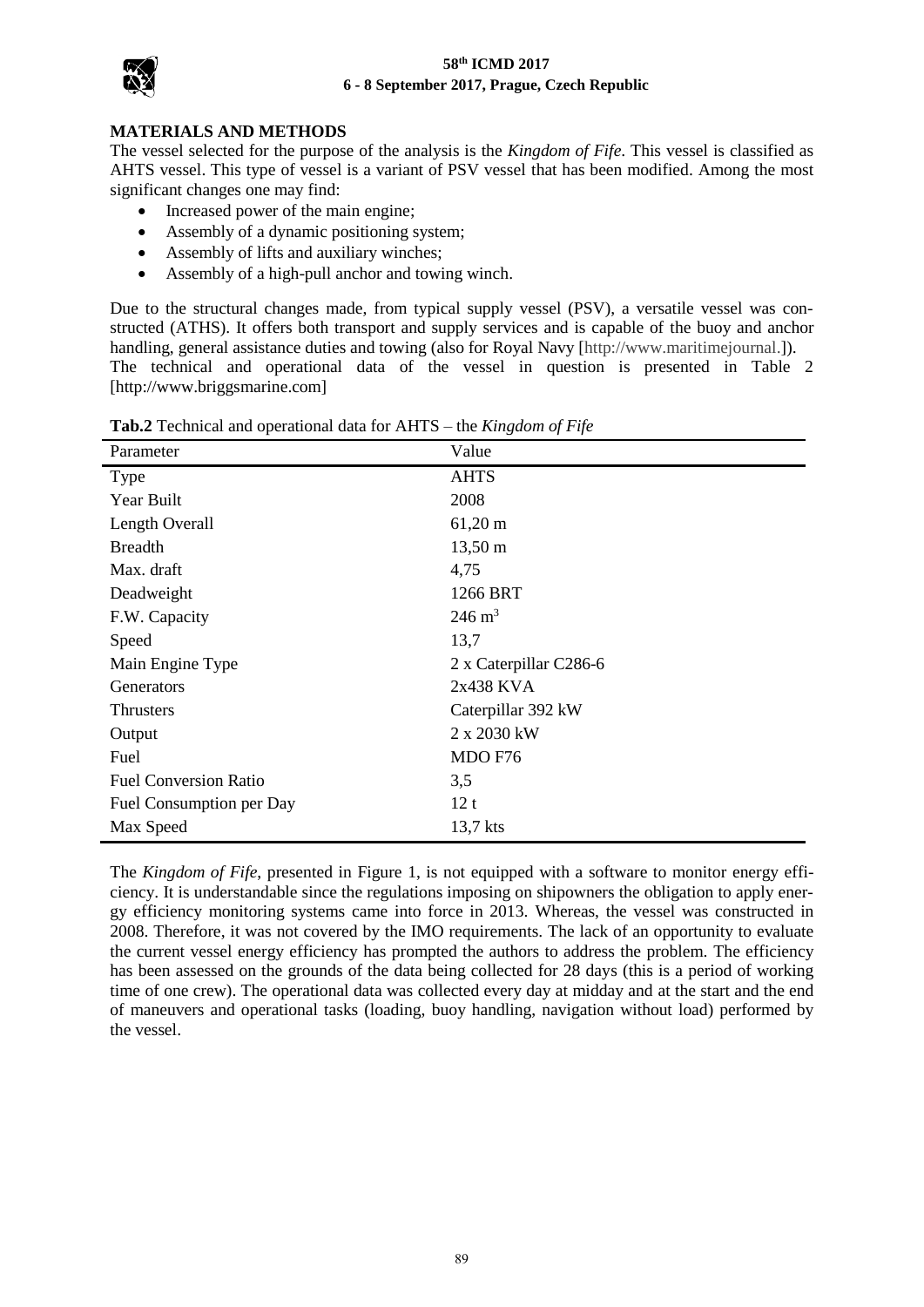





**Fig. 1** AHTS vessel – Kindom of Fife at operation at the North Sea (*photo Briggs Marine)*

The engine room is modern and fully automated. It is supervised by two engineer. The vessel is serviced by external companies but day-to-day failures are repaired by the officers upon the prior agreement with the shipowner. The engine room is presented in Figure 2.



**Fig. 2** Engine room of the *Kingdom of Fife* (*photo Briggs Marine*)

For the purpose of the operational effectiveness assessment of the AHTS vessel, the EEOI has been applied. It has been modified and adjusted in order to make such an assessment of the vessel when a specific operational task was being performed, not for the entire voyage *[Głowacki, B., Behrendt, C., 2015].*

The EEOI calculation method for a current operation, taking into consideration the current energy load and freight being onboard, is presented by formula 1:

$$
EEOI = \frac{FC_iC_F}{m D} \qquad [tCO_2/tNm]
$$
\n(1)

where:

 $FC_i$  – mass of fuel consumed by main and auxiliary engines during a single task performance [t],

 $C_F$  - conversion rate expressed as a relation of  $CO_2$  mass generated during used fuel combustion process [t  $_{CO2}/t$  fuel],

m – mass of freight onboard [t],

D – distance expressed in nautical miles that the vessel travelled during the performance of a specific task [Nm – nautical mile].

As it may be noted, formula 1 relates also the amount of consumed fuel with the amount of  $CO<sub>2</sub>$  emitted to the atmosphere.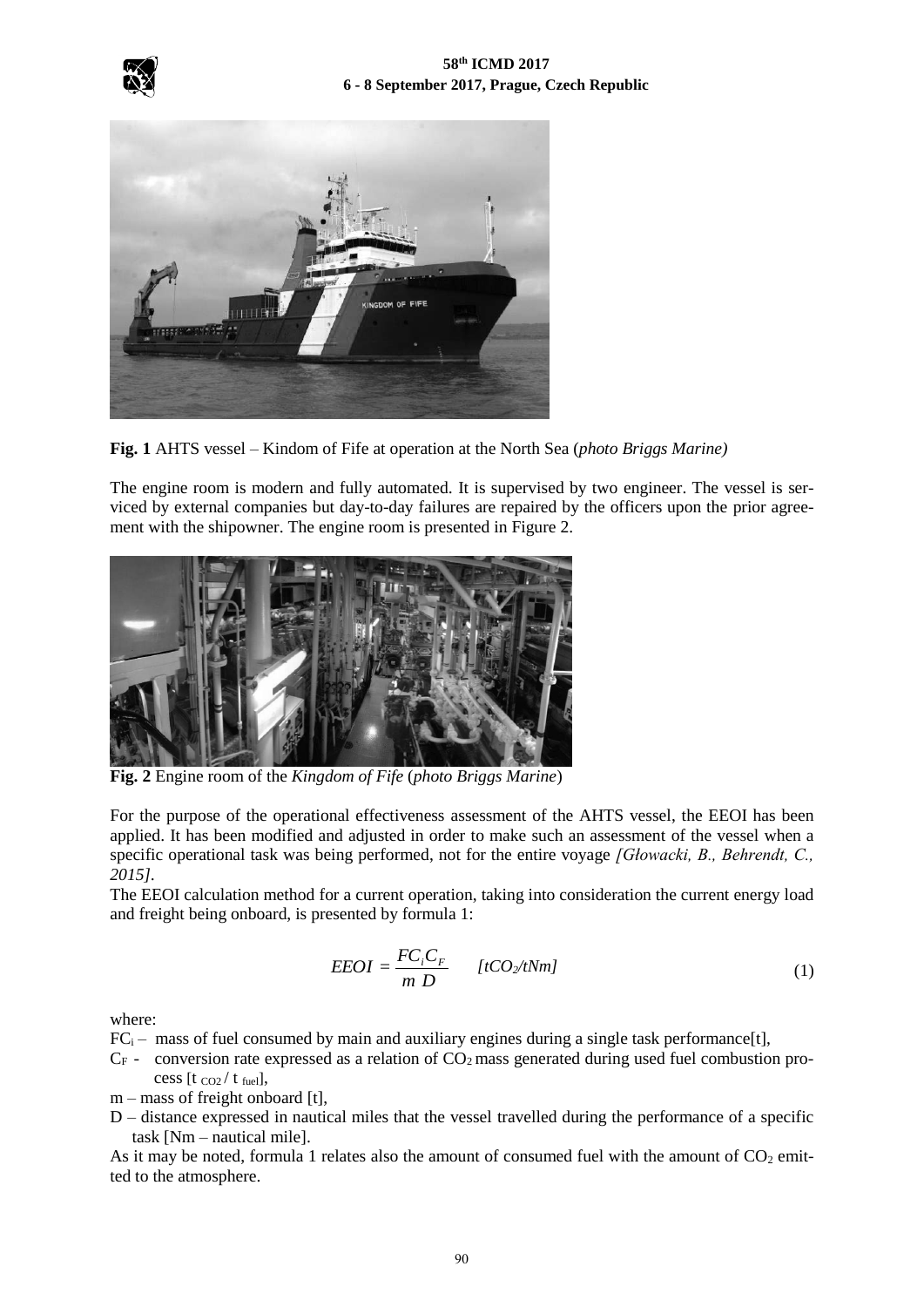

#### **58th ICMD 2017 6 - 8 September 2017, Prague, Czech Republic**

### **RESULTS AND DISCUSSION**

The energy efficiency has been determined using the test results of consumed fuel and the work time of main engines and the auxiliary engines. The main engines generally work when the vessel navigate without load and performs operational tasks (loading and unloading supplies, buoy and anchor handling and towing, etc.). Since the main hydraulic pumps are suspended on the main engines, it has been noted that the main engines were working for 2-4 hours during unloading process in a port. It is related to the employment of the hydraulic deck cranes and their higher demand for power. The data included in Table 3 refers to the work time of the internal-combustion engines assembled at the vessel. The data has been collected based on the entries in the engine room log book. The internal-combustion engines at the vessel are the only devices fed with marine fuel. The *Kingdom of Fife* is not equipped with an oil-fired boiler and every heating process for the purpose of social heating (heating of cabins, water) and technical heating (warming the engines and tanks) is performed by electric heat exchangers.

| Engine                                                           | Use            |
|------------------------------------------------------------------|----------------|
| Period of monitoring                                             | 28 days        |
| Number of monitoring hours                                       | 672h           |
| Main engine No. 1 work time (ME 1)                               | 295h           |
| Main engine No. 2 work time (ME 2)                               | 297h           |
| Power use rate for main engine No. 1 (ME 1)                      | 44%            |
| Power use rate for main engine No. 2 (ME 2)                      | 44%            |
| Power use rate for diesel generators No. 1 and No. 2 (DG1 i DG2) | (37%)<br>(63%) |
| Bow Thruster work time (BT)                                      | 97 h           |

Based on the data in Table 3, Figure 3 has been drawn up. It shows the main engine work hours on individual days during the vessel operation. When analyzing Figure 3, it may be noted that the main engines are in operation for 24 hours per day only when the vessel is on the move to a specific port or activity area. During buoy and anchor handling etc. the main engines are operated the most frequently for 8-12 hours. Between 5 p.m. and 6 p.m., when the vessel is at the destination, the main engines are not in the operation and the vessel does not carry out any tasks. This is proven by the data in the engine room log book. At that time, the crew prepares the vessel to the next assignment and inspects the technical condition of the marine devices and machines. Certain small repairs and service works are also performed. The 9-10 hour periods, presented in Figure 3, of the main engines work refer to the activities carried out at the destination point consisting in deployment and picking up the navigation buoys.



**Fig. 3** Work hours of main engines during operational tasks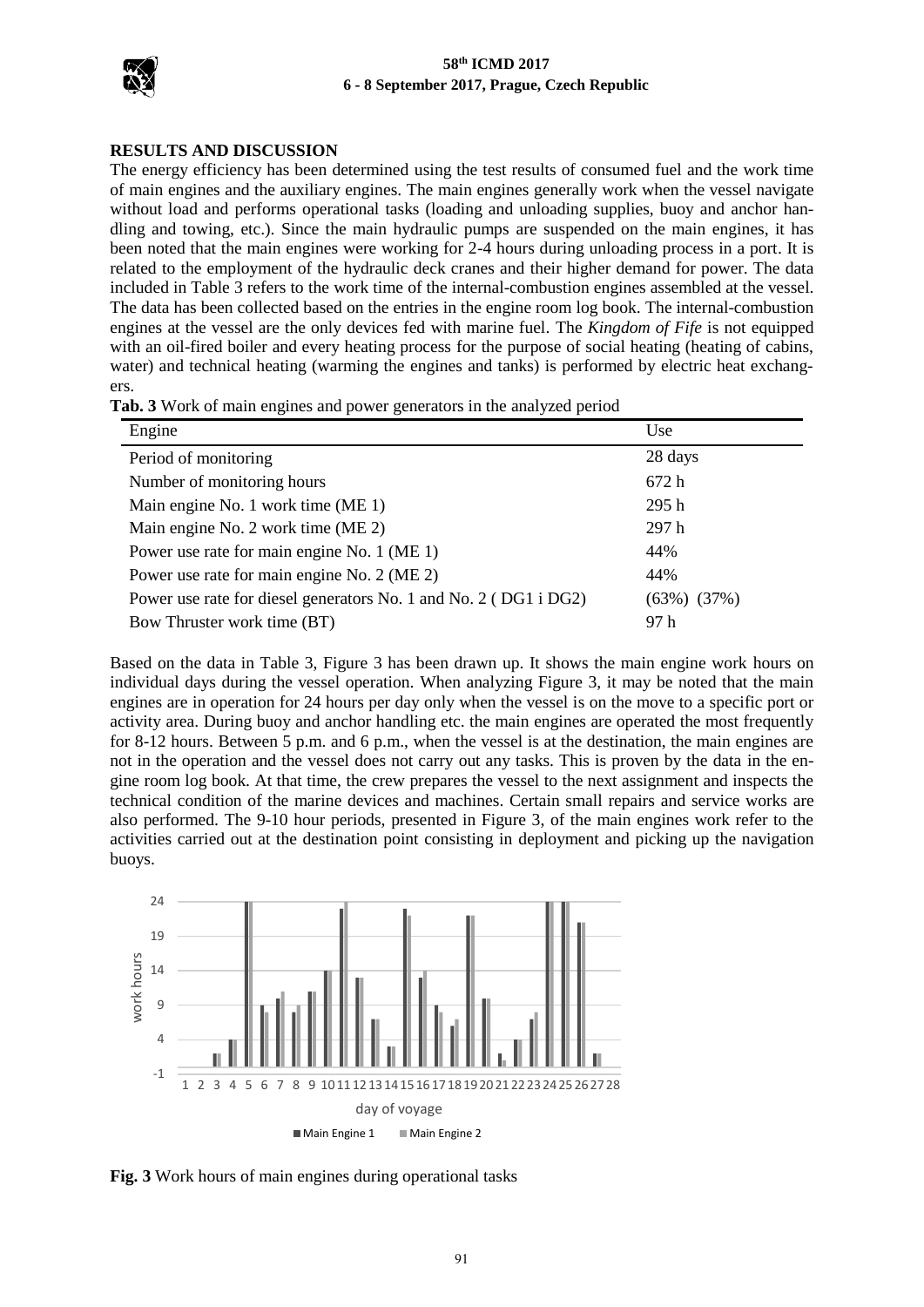

The energy efficiency assessment of an AHTS vessel using the EEOI is not very reliable since the distance travelled by the vessel during a buoy deployment or an anchor weighting is minimal. This affects negatively the EEOI value as the value depends on the travelled distance. The energy efficiency assessment by the EEOI for individual tasks completed by the vessel is possible only for towing a buoy or an anchor under the condition that the distance travelled is measurable. The data collected during these activities may be compared to the historical data at similar water areas. One should strive to obtain the least value of the EEOI. The comparison of the historical values with the present ones shall enable the vessel energy efficiency to be assessed.

The data in Table 4, regarding the fuel consumption of the vessel in question, has been developed on the grounds of the entries in the engine room log book and navigation data (time, distance travelled). The freight transported by the vessel during the 28 days equaled to 20 tones, which is not a significant value when compared to the amount of fuel (350 tones). For the purpose of the EEOI calculation for particular operational tasks, the mass of fuel and freight onboard have been assumed as the transported cargo mass.

|  | Tab. 4 Fuel consumption of the Kingdom of Fife during operational tasks |  |  |  |  |  |  |
|--|-------------------------------------------------------------------------|--|--|--|--|--|--|
|--|-------------------------------------------------------------------------|--|--|--|--|--|--|

| Task                                                                                 | Working device    | Fuel consumption |  |  |  |
|--------------------------------------------------------------------------------------|-------------------|------------------|--|--|--|
|                                                                                      |                   | t/h              |  |  |  |
| Stay at port                                                                         | DG1 or DG2        | 0,0279           |  |  |  |
| Loading at port                                                                      | DG1 or DG2        | 0,0355           |  |  |  |
| Navigation without load                                                              | ME1, ME2, DG1,    | 0,281            |  |  |  |
| Buoy deployment                                                                      | ME1, ME2, DG1, BT | 0.194            |  |  |  |
| ME1- Main Engine No1, ME2- Main Engine No2, DG1 – Diesel Generator No1, DG2 – Diesel |                   |                  |  |  |  |
| Generator No2, $BT - Bow$ Thruster                                                   |                   |                  |  |  |  |

Table 5 presents the data specifying the voyage stages and operational tasks performed by the vessel and the EEOI values calculated using formula 1.

| Task                         | Duration | Fuel<br>consumption | Cargo<br>mass | Distance | <b>EEOI</b>       |
|------------------------------|----------|---------------------|---------------|----------|-------------------|
|                              | h        |                     |               | Nm       | $tCO_2/tMm$       |
| Stay at port                 | 48       | 1,352               | 167,31        | $\Omega$ | Not determined    |
| Loading at port              | 8        | 0,284               | 312,71        | $\theta$ | Not determined    |
| Buoy deployment              |          | 1,704               | 310,59        | $\Omega$ | Not determined    |
| Navigation without load No 1 | 29.5     | 8,298               | 311,863       | 300      | $0.31 * 10^{-3}$  |
| Navigation without load No 2 | 36       | 11,35               | 295,05        | 343      | $0,377 * 10^{-3}$ |
| Navigation without load No 3 | 91       | 19,28               | 252,12        | 650      | $0,378 * 10^{-3}$ |

**Tab. 5** Operational data of the *Kingdom of Fife* during operational tasks

As per the analysis, the energy efficiency assessment of an AHTS vessel by the EEOI, recommended by the IMO, is problematic to be carried out during the most of operational tasks. In order to apply formula 1, it is necessary to hold an information on the distance travelled by a vessel. This information is unmeasurable during the operation of the dynamic positioning system and buoy and anchor handling (weighting and dropping) when engines (main and auxiliary) are heavily loaded. The EEOI for the ATHS vessel may be determined for such tasks as navigation without load and transport of buoys and anchors. The analysis included in the paper and identified problem should enable further development of the works related to drawing up the SEEMP for this type of vessels. The previous guidelines and analyses regarding the energy efficiency of vessels and ships [*PRS Nr 103/P, 2016, MEPC.1/circ.684 2010, MEPC. 203(62) 9, 2011*] have not referred to this type of vessels. The authors are experienced in assessing the energy efficiency for special vessels [Głowacki, B., Behrendt, C. 2015], which should